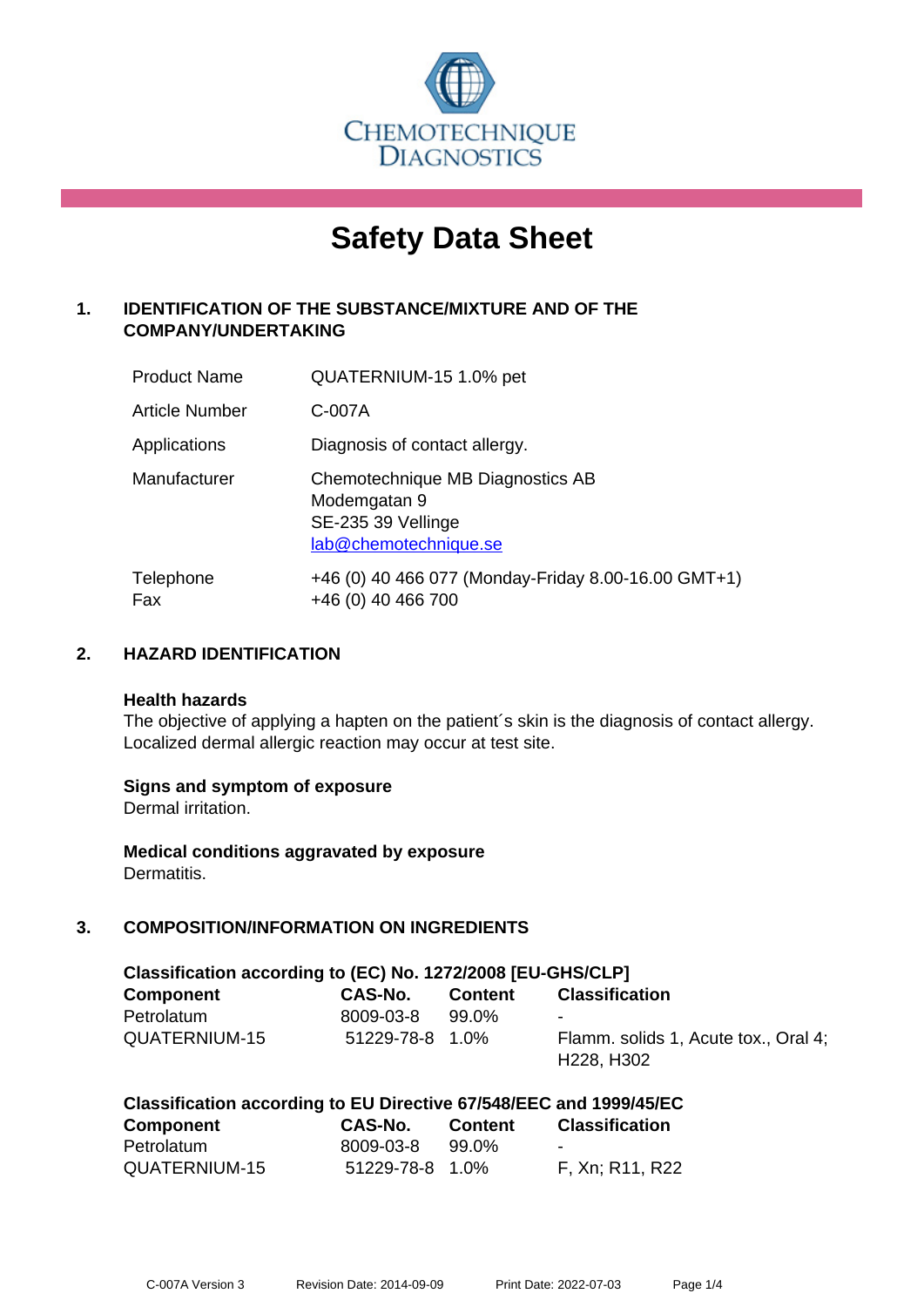## **4. FIRST AID MEASURES**

## **Emergency and first aid procedures**

Obtain medical attention.

# **5. FIRE-FIGHTING MEASURES\***

#### **Suitable extinguish media**

CO2, powder or water spray. Fight larger fires with water spray or alcohol resistant foam.

# **For safety reasons unsuitable extinguishing agents**

Water with full jet.

## **Special protective equipment for fire-fighters**

Wear self-contained respiratory protective device. Wear fully protective suit.

\*Data is shown for petrolatum only

## **6. ACCIDENTAL RELEASES MEASURES**

**Steps to be taken if material is released or spilled** Contain and place in a closed container.

# **7. HANDLING AND STORAGE**

**Precautions to be taken in handling and storage** Store dark at 5-8°C. Avoid extended exposure to light. FOR EXTERNAL USE ONLY.

# **8. EXPOSURE CONTROLS/PERSONAL PROTECTION**

**Respiratory protection** Not required.

**Ventilation** Local exhaust.

**Protective gloves** Disposal gloves.

#### **Eye protection** Not required with normal use.

## **Work/Hygienic practices**

Wash hands after each use.

## **9. PHYSICAL AND CHEMICAL PROPERTIES**

Odour **Odourless** 

Appearance Ivory White Semi-solid

Melting point\* 50-55° C Flash point\*  $>100^{\circ}$ C

Boiling point\* No data available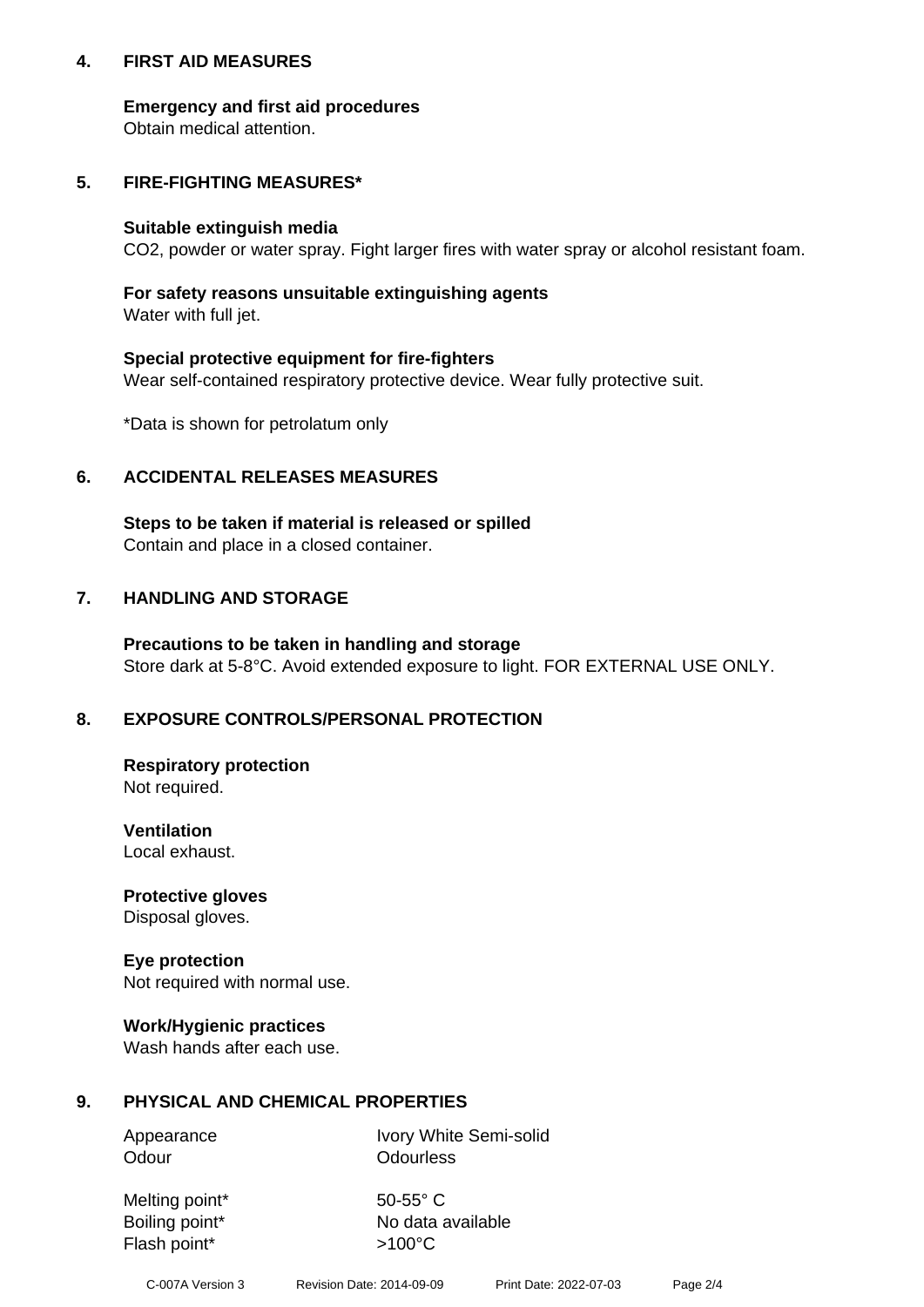Density\* No data available. Solubility in/Miscibility with Water\*

Self ignition\* Product does not self ignite. Danger of explosion\* Product does not present an explosion hazard. Insoluble

\*Data is shown for petrolatum only

# **10. STABILITY AND REACTIVITY**

#### **Incompability**

May react with strong oxidizing agents.

#### **Stability**

Stable at recommended storage conditions.

#### **Hazardous byproducts**

Combustion may generate CO, CO2 and other oxides.

**Hazardous polymerization**

Will not occur.

## **11. TOXICOLOGICAL INFORMATION**

No data available.

## **12. ECOLOGICAL INFORMATION**

No data available.

## **13. DISPOSAL CONSIDERATIONS**

#### **Waste disposal method**

Comply with federal, state/provincial and local regulation.

#### **14. TRANSPORT INFORMATION**

Not dangerous goods.

## **15. REGULATORY INFORMATION**

The classification is according to the latest editions of the EU lists, and extended by company and literature data.

#### **16. OTHER INFORMATION**

#### **Text of H-statements and R-phrases mentioned in Section 3**

| Flamm. solids 1    |                           | Flammable solids (Category 1)     |          |
|--------------------|---------------------------|-----------------------------------|----------|
| Acute tox., Oral 4 |                           | Acute toxicity, Oral (Category 4) |          |
| H <sub>228</sub>   |                           | Flammable solid.                  |          |
| H <sub>302</sub>   |                           | Harmful if swallowed.             |          |
| C-007A Version 3   | Revision Date: 2014-09-09 | Print Date: 2022-07-03            | Page 3/4 |